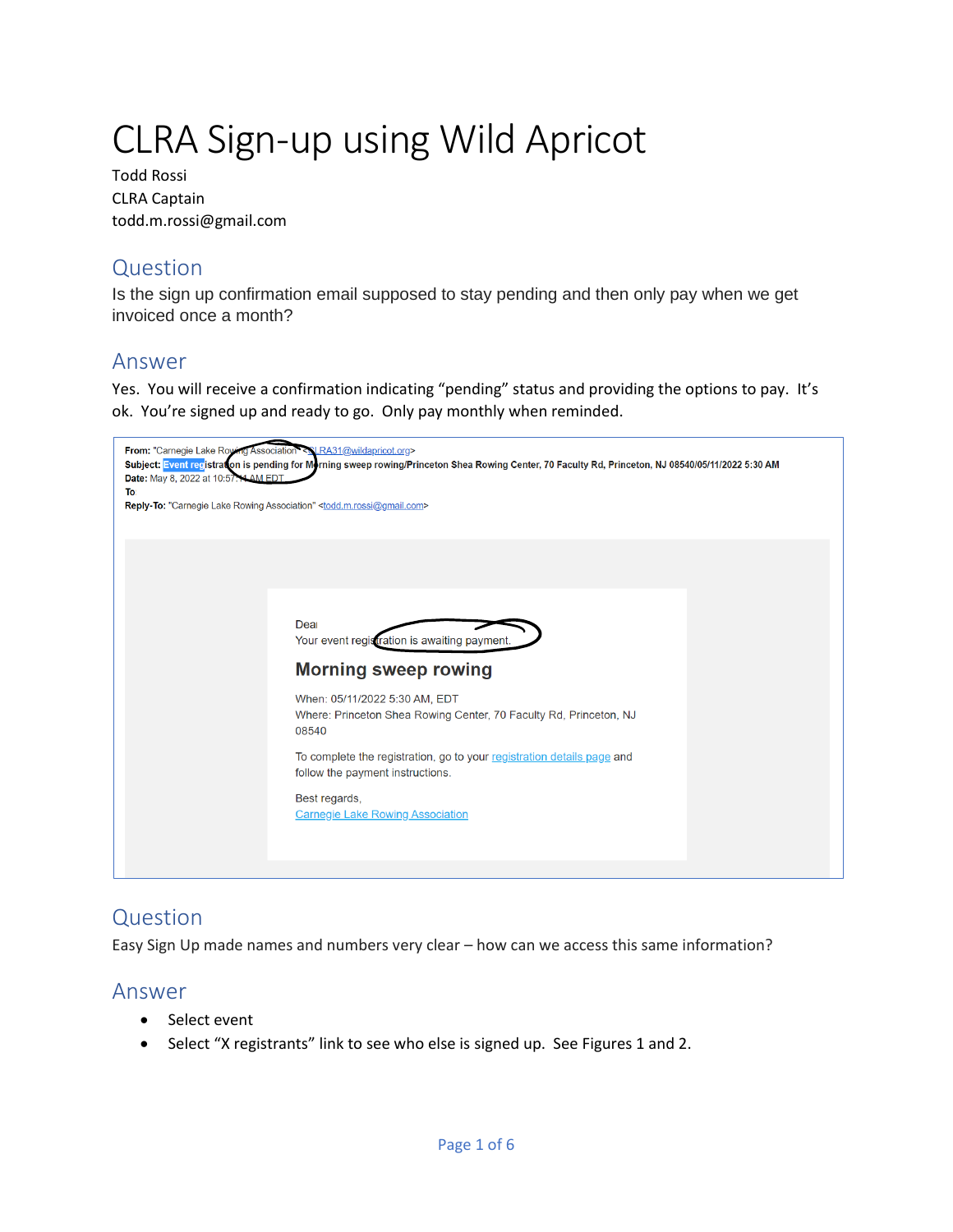

| <b>Evening sweep rowing</b> |              |                                                                                                                                    |                 |
|-----------------------------|--------------|------------------------------------------------------------------------------------------------------------------------------------|-----------------|
|                             | <b>Event</b> | Evening sweep rowing<br>05/10/2022 6:30 PM - 8:00 PM<br>Location: Princeton Shea Rowing Center, 70 Faculty Rd, Princeton, NJ 08540 |                 |
| Registered attendees (2)    |              |                                                                                                                                    | <b>Register</b> |
| Date                        |              | Name                                                                                                                               |                 |
| 05/02/2022                  |              | Perantoni, Jeanne                                                                                                                  |                 |
| 05/01/2022                  |              | Lewis, Carolina                                                                                                                    |                 |



# Question

Easy sign up made it simple to sign up way in advance, make changes in preferences for P/S/C/2x, or flexibly cancel if a conflict comes up – how is this accomplished in WA

### Answer

- Like Easy Sign-up, Wild Apricot presents all events that are entered into the system. See Figure 3. If you wish it want more events further into the future, email me and I can add more.
	- o <https://clra31.wildapricot.org/events?EventListViewMode=2>
- The port, starboard, etc. options are available when signing up to sweep row. See Figure 4.
- See "Cancel registration" button in Figure 5.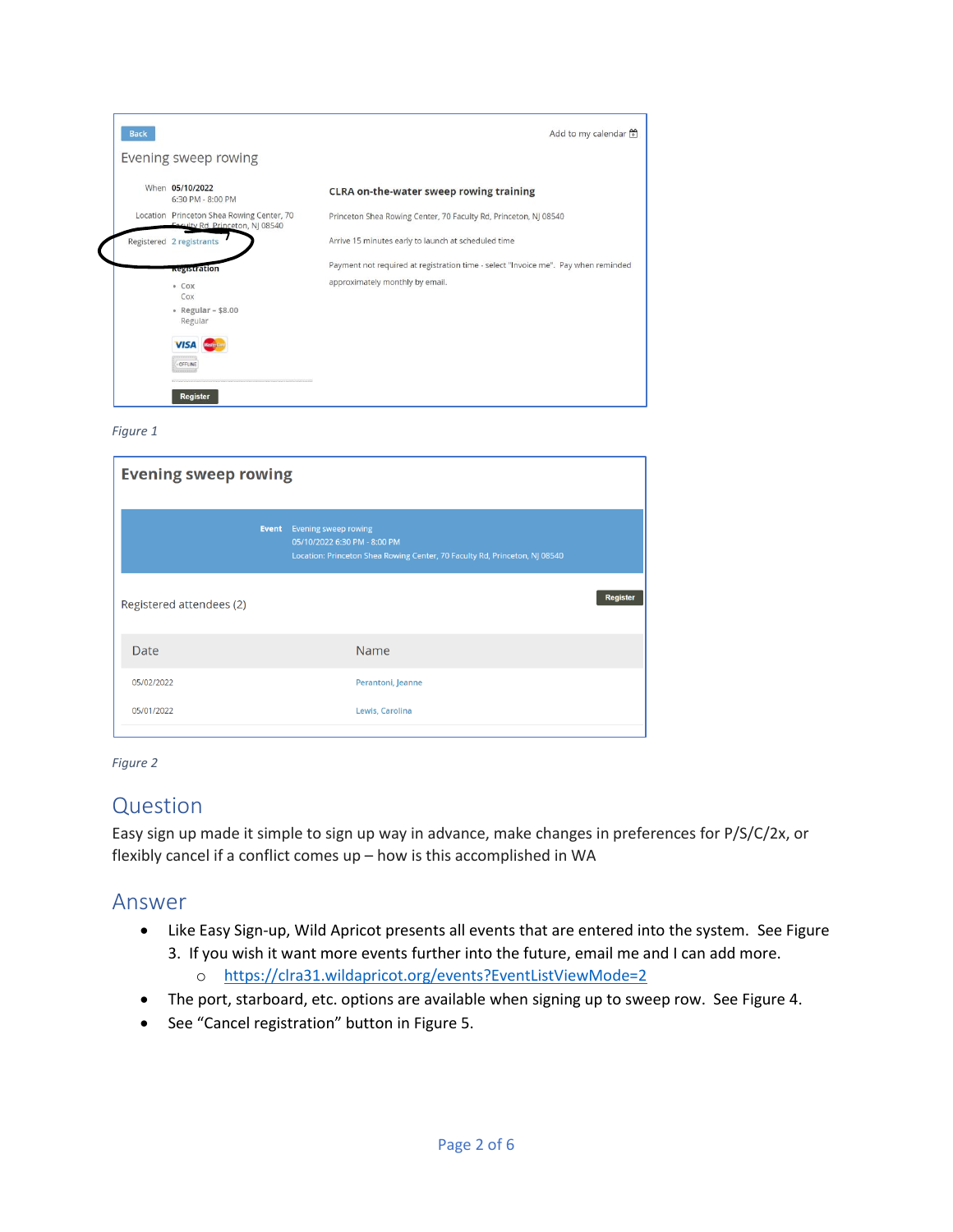|                                                   | Month: May 2022 <b>S</b>           |                                           |                                    |                                    |                                    | <b>Switch to List View</b> |
|---------------------------------------------------|------------------------------------|-------------------------------------------|------------------------------------|------------------------------------|------------------------------------|----------------------------|
| Week                                              | <b>Month</b><br>Year               |                                           |                                    | < Previous Month                   | <b>Today</b>                       | <b>Next Month &gt;</b>     |
| Sunday                                            | Monday                             | Tuesday                                   | Wednesday                          | Thursday                           | Friday                             | Saturday                   |
| May 1                                             | $\overline{2}$                     | 3                                         | $\overline{4}$                     | 5                                  | 6                                  | 7                          |
| 8                                                 | 9                                  | 10                                        | 11                                 | 12                                 | 13                                 | 14                         |
|                                                   |                                    | 5:30 AM<br>Morning sweep<br>rowing        | 5:30 AM<br>Morning sweep<br>rowing | 5:30 AM<br>Morning sweep<br>rowing | 5:30 AM<br>Morning sweep<br>rowing |                            |
|                                                   |                                    | 5:30 AM<br><b>Morning sculling</b>        |                                    | 5:30 AM<br><b>Morning sculling</b> |                                    |                            |
|                                                   |                                    | 6:30 PM<br>Evening sweep<br>rowing        |                                    |                                    |                                    |                            |
| 15                                                | 16                                 | 17                                        | 18                                 | 19                                 | 20                                 | 21                         |
| 2:00 PM<br>Afternoon<br>sculling                  | 5:30 AM<br>Morning sweep<br>rowing | 5:30 AM<br>Morning sweep<br>rowing        | 5:30 AM<br>Morning sweep<br>rowing | 5:30 AM<br>Morning sweep<br>rowing | 5:30 AM<br>Morning sweep<br>rowing |                            |
| 4:00 PM<br>Afternoon sweep<br>rowing              |                                    | 5:30 AM<br>Morning sculling               |                                    | 5:30 AM<br>Morning sculling        |                                    |                            |
|                                                   |                                    | 6:30 PM<br><b>Evening sweep</b><br>rowing |                                    |                                    |                                    |                            |
| 22<br>2:00 PM<br>Afternoon<br>sculling<br>4:00 PM | 23                                 | 24                                        | 25                                 | 26                                 | 27                                 | 28                         |
| Afternoon sweep<br><b>rowing</b>                  |                                    |                                           |                                    |                                    |                                    |                            |

| <b>Morning sweep rowing</b>    |                                                                      |                                                                                                                                                                                     | Add to my calendar 色 |
|--------------------------------|----------------------------------------------------------------------|-------------------------------------------------------------------------------------------------------------------------------------------------------------------------------------|----------------------|
|                                | Event<br><b>Registration type</b>                                    | Morning sweep rowing<br>05/10/2022 5:30 AM - 7:00 AM<br>Location: Princeton Shea Rowing Center, 70 Faculty Rd, Princeton, NJ 08540<br>Regular - \$8.00<br>Total amount \$8.00 (USD) |                      |
| Enter registration information |                                                                      |                                                                                                                                                                                     | * Mandatory fields   |
| <b>First name</b>              | <b>Todd</b>                                                          |                                                                                                                                                                                     |                      |
| <b>Last name</b>               | Rossi                                                                |                                                                                                                                                                                     |                      |
| <b>Mobile Phone</b>            | 609 240 3656                                                         |                                                                                                                                                                                     |                      |
| Email                          |                                                                      | todd.m.rossi@gmail.com                                                                                                                                                              |                      |
| Side / cox                     | Clear selection<br>$\bigcirc$ Port only<br>$\bigcirc$ Starboard only |                                                                                                                                                                                     |                      |
|                                |                                                                      | $\bigcirc$ Either port or starboard                                                                                                                                                 |                      |
|                                |                                                                      | $\bigcirc$ Prefer port, will row starboard                                                                                                                                          |                      |
|                                |                                                                      | $\bigcirc$ Prefer starboard, will row port                                                                                                                                          |                      |
|                                | $\bigcirc$ Cox                                                       |                                                                                                                                                                                     |                      |

*Figure 4*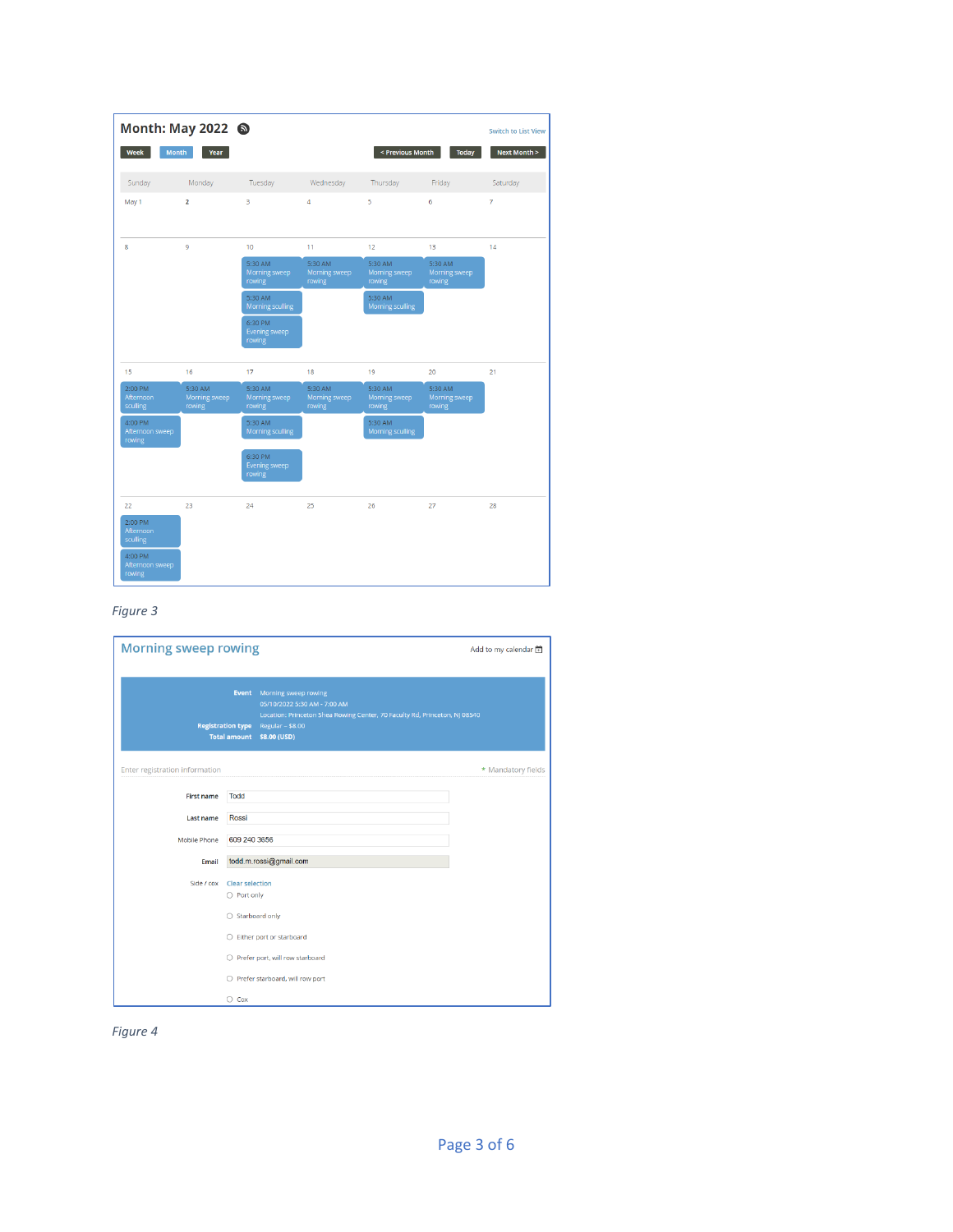| $\leftarrow$ $\rightarrow$ $C$ $\bullet$ clra31.wildapricot.org/event-4812314/RegistrationsList/40099272                                                                                                    | Q 0 8 Get 1           |
|-------------------------------------------------------------------------------------------------------------------------------------------------------------------------------------------------------------|-----------------------|
| Morning sweep rowing<br>Add to my calendar (*)                                                                                                                                                              | Admin view (4)        |
| Invoice not paid. To change registration, contact administrator.<br>View / Pay Invoice                                                                                                                      |                       |
| Event Morning sweep rowing<br>05/10/2022 5:30 AM - 7:00 AM<br>Location: Princeton Shew Rowing Center, 70 Faculty Rd. Princeton, NJ 08540<br>Registration type Regular - \$1.00<br>Total amount \$8.00 (USD) |                       |
| View / Pay Invoice<br>Cancel registration<br>Registration form<br>First name Todd                                                                                                                           |                       |
| Last name Rossi<br>Mobile Phone 609 240 3656<br>Email todd.m.rossi@gmail.com<br>Side / cax Port only                                                                                                        |                       |
| <b>Public list of event registrants</b>                                                                                                                                                                     |                       |
| triclude name in list of event registrants                                                                                                                                                                  |                       |
| Review all my registrations                                                                                                                                                                                 | Balance (Soc. \$8.00) |
|                                                                                                                                                                                                             |                       |

# Question

Should one wait to register (just prior to cut-off) to avoid a charge? FYI - twice during erg season my Sunday scheduled changed and I could not attend – I did not know how to navigate to delete (and had paid in advance) so paid the fee anyway

### Answer

- No need to wait to register
- If not paid and you cancel, the invoice is automatically removed
- If you pay, the invoice is cancelled and your account will carry a positive balance you can use later
- If anything doesn't work right, contact me and I'll fix it. Wild Apricot keep meticulous records on invoices, payments, voids, etc. No money is lost in the accounting. The treasurer can send refund checks when needed.

# Question

Is there a mobile app?

### Answer

Yes. Download "Wild Apricot for Members" and login. See screens below.

- Figure 6 select and event
- Figure 7 register for event
- Figure 8 event information
- Figure 9 select port, starboard, etc.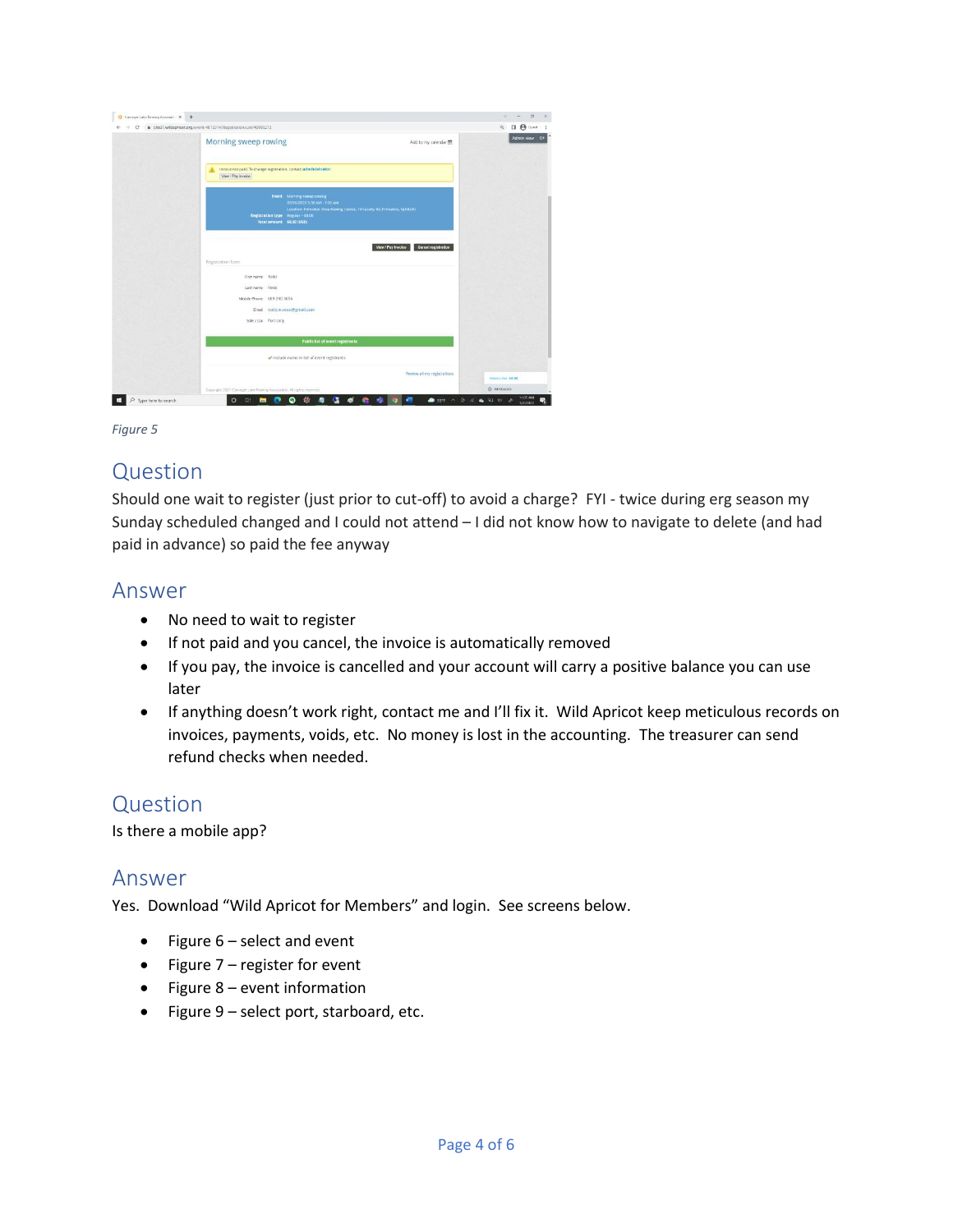

#### Morning sweep rowing 10 May 2022<br>© Princeton Shea Rowing Center, 70 Faculty Rd, P...

Morning sculling

10 May 2022<br>
P Princeton, NJ 08540

#### Evening sweep rowing

10 May 2022<br>
P Princeton Shea Rowing Center, 70 Faculty Rd, P...

#### Morning sweep rowing

11 May 2022<br>
P Princeton Shea Rowing Center, 70 Faculty Rd, P.

#### Morning sweep rowing

12 May 2022<br>
P Princeton Shea Rowing Center, 70 Faculty Rd, P...

#### Morning sculling

12 May 2022<br> **Q** Princeton, NJ 08540

#### Morning sweep rowing

13 May 2022<br>
P Princeton Shea Rowing Center, 70 Faculty Rd, P...

#### Afternoon sculling



#### Figure 6

| 11:08 31 号 面 平            |             | 圖™■                |
|---------------------------|-------------|--------------------|
| <b>Event details</b><br>← |             |                    |
| <b>OVERVIEW</b>           | <b>INFO</b> | <b>REGISTRANTS</b> |

# Morning sweep rowing

#### Add to calendar

| Start | 10 May 2022 | 05:30 AM |
|-------|-------------|----------|
| End   | 10 May 2022 | 07:00 AM |

P Princeton Shea Rowing Center, 70 Faculty Rd, Princeton, NJ 08540

# Registration opened